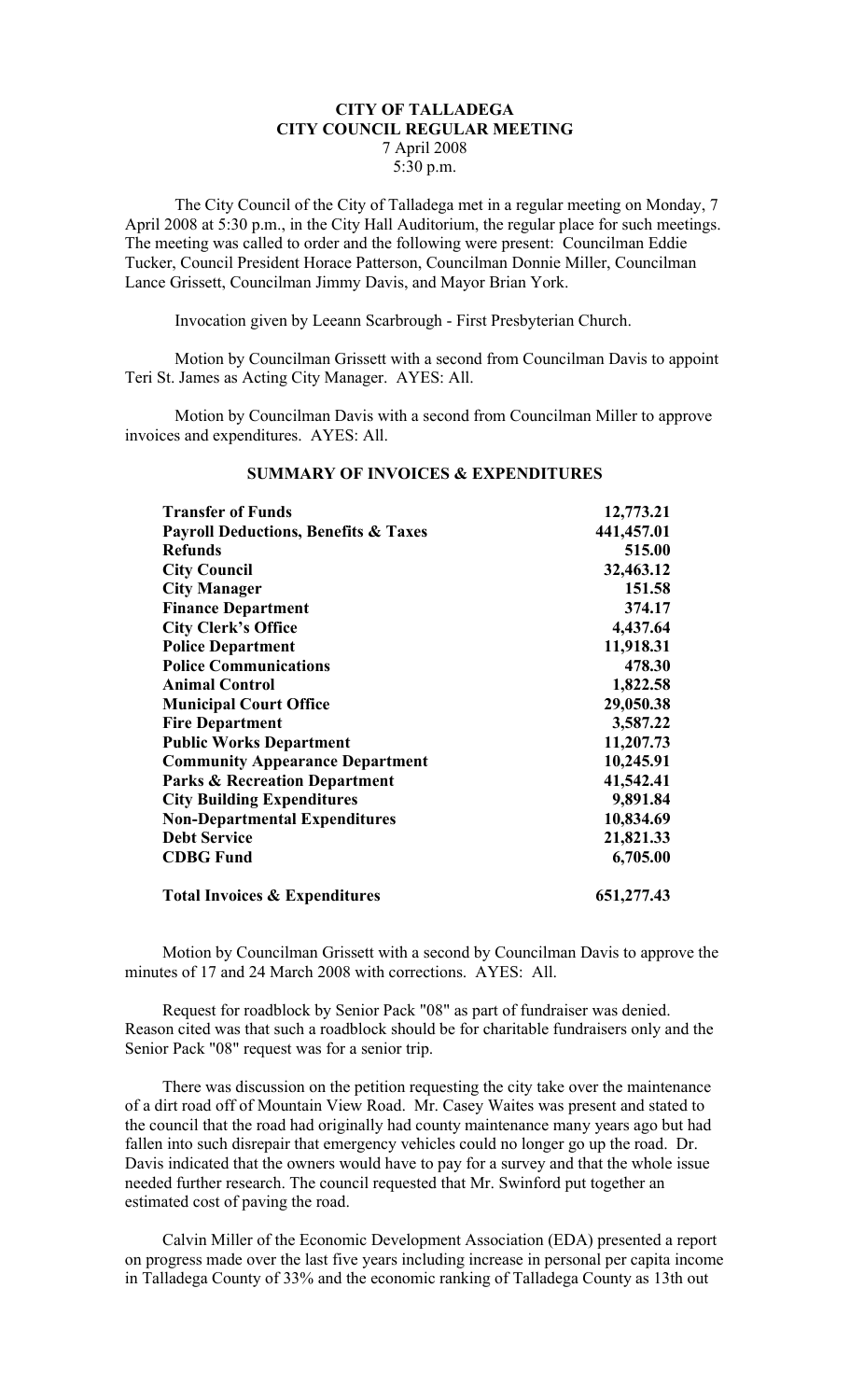of the 67 counties in Alabama. Discussion on closing of Georgia Pacific and the job fair that the EDA was setting up for these employees. Other topics discussed: the 120 acre industrial park on Highway 77 which has about 33 acres left, the Honda plant adding the production of the Ridgeline truck to the assembly plant, and that the area is still below the national average percentage for unemployment with a current workforce of over 40,000.

## **Resolution #1649 awarding contract to Siberton Fence Sales Inc. for the installation of an enclosure around the Spring Street Recreation Center's pool heating unit for a total cost of \$2,059.75. (tabled last meeting)**

## **Resolution #1650 awarding contract to RBC Centura for financing three Public Works Department backhoes. (tabled last meeting)**

#### **Resolution #1651 awarding contract to First National Bank for financing five Police Department vehicles.**

Motion by Councilman Davis with a second by Councilman Grissett to adopt Resolutions 1649 through 1651. Roll Call. AYES: Councilman Davis, Councilman Grissett, Council President Patterson and Councilman Tucker. NAY: Councilman Miller.

# **Ordinance #1637 to make the intersection of West Street and South Street a 2-way stop with South Street being the through street.**

Motion by Councilman Davis with a second by Councilman Grissett for immediate consideration of Ordinance #1637. Roll Call. AYES: All.

Motion by Councilman Grissett with a second by Councilman Miller for reading of the heading only of Ordinance # 1637. Roll Call. AYES: All.

**An Ordinance to provide for the control of traffic entering the intersection of South Street and West Street from West Street in both directions while traveling south on and along West Street, north of South Street, and traveling north on and along West Street, south of South Street; to provide for and require that all traffic, vehicular or otherwise, come to a full and complete stop before entering the intersection of South Street and West Street while traveling south on and along West Street to the intersection of South Street and traveling north on and along West Street to the intersection of South Street; to provide for the removal of the stop sign at the east intersection of South Street and West Street and the removal of the stop sign at the west intersection of South Street and West Street; to provide for South Street to be a through way street at the intersection of South Street and West Street; to provide for the erection of a stop sign at the north intersection of West Street and South Street to control traffic entering the intersection traveling south along West Street from the north and to provide for the erection of a stop sign at the south intersection of West Street and South Street to control traffic entering the intersection traveling north on West Street; and to provide punishment for the violation thereof.**

Motion by Councilman Grissett with a second by Councilman Davis for adoption of Ordinance # 1637. Roll Call. AYES: All.

# **Ordinance #1638 to make the intersection of Warwick and Bellview Streets a 4-way stop.**

Motion by Councilman Grissett with a second by Councilman Davis for immediate consideration of Ordinance #1638. Roll Call. AYES: All.

Motion by Councilman Grissett with a second by Councilman Davis for reading of the heading only of Ordinance # 1638. Roll Call. AYES: All.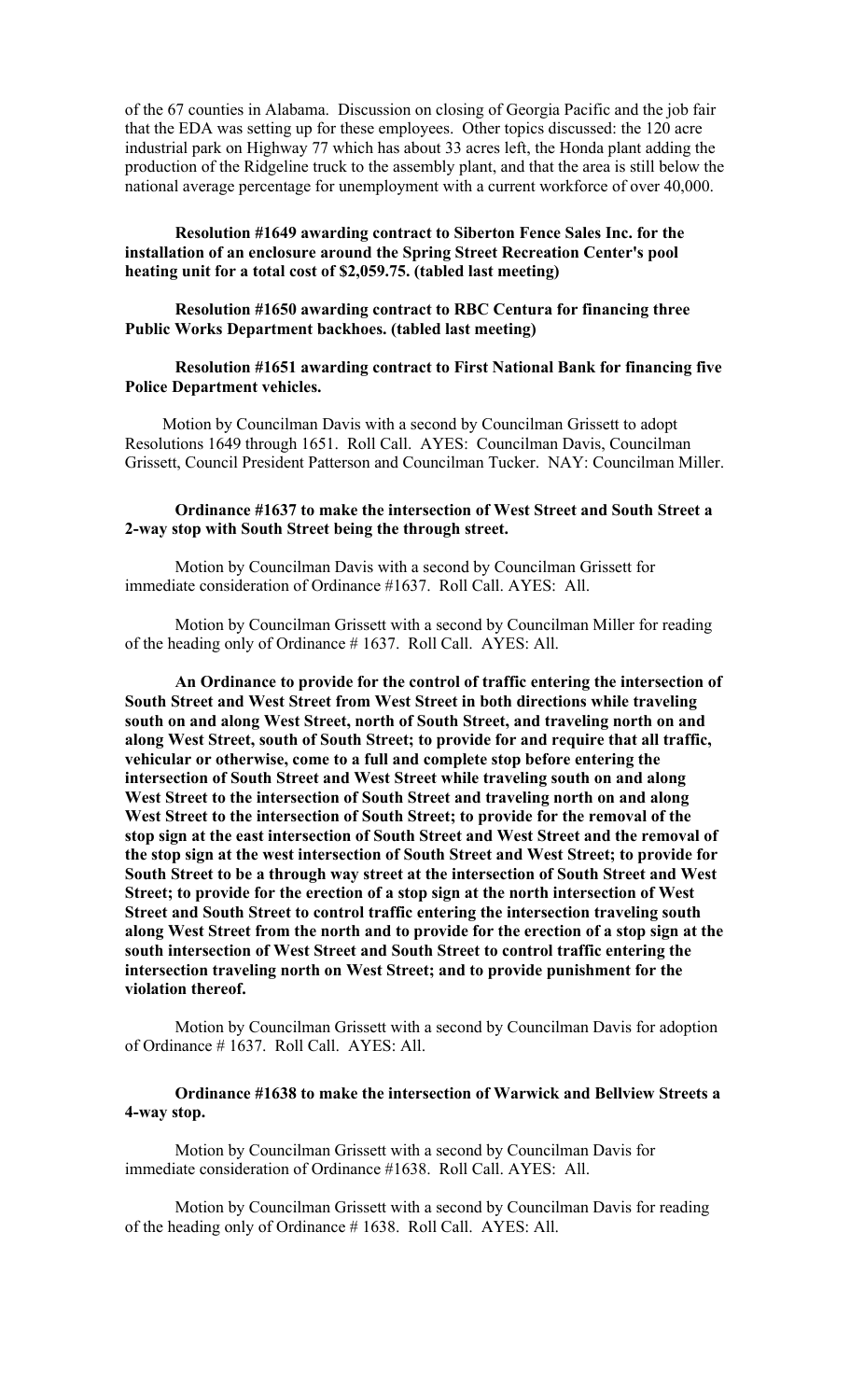**An Ordinance to provide for the control of traffic entering the intersection of Bellview Street and Warwick Street; to provide for and require that all traffic, vehicular or otherwise come to a full and complete stop before entering the intersection of Bellview Street and Warwick Street for which said intersection shall be classified a four-way stop; and to provide punishment for the violation thereof.**

Motion by Councilman Grissett with a second by Councilman Miller for adoption of Ordinance # 1638. Roll Call. AYES: All.

Motion by Councilman Grissett with a second by Councilman Davis to approve invoices and expenditures for the Water Department. AYES: Councilman Davis, Councilman Grissett, Council President Patterson and Councilman Miller. NAY: Councilman Tucker.

## **Expenditures for March 14-April 3, 2008 \$ 310,509.04**

Mayor York presented the proclamation declaring April 2008 as Child Abuse Prevention Month to Nancy Green of Palmer Place.

Mayor York swore in Dr. Keith Winsell to the Heritage Hall Board.

Motion by Councilman Grissett with a second from Councilman Miller approving Cora Green's appointment to the Municipal Airport Board. AYES: All.

Motion by Councilman Miller with a second from Councilman Davis approving payment of Department of Labor penalty. AYES: All.

Motion by Councilman Miller with a second from Councilman Davis approval for Police Department to apply for grant money to purchase bullet-proof vests. AYES: All.

Motion by Councilman Davis with a second from Councilman Miller adopting three personnel policies: drug and alcohol testing, cell phone, and driver's license. AYES: All. There was some discussion as to amending the driver's license policy to semi-annually with the employee paying for one driver's license checking fee of \$5.75 and the city paying for the second. Council decided to hold amending policy further until city attorney had time to respond.

Motion by Councilman Miller with a second from Councilman Grissett adopting the revised employee uniform policy. AYES: All.

Ms. Jacqueline Paddio, Dean of Student Affairs at Talladega College, spoke to the council about the speed bumps installed on Battle Street through the campus. She indicated that the quality was less than expected and because the speed bumps did not go all the way across the road, drivers were swerving around them. She also requested signs to be posted warning about upcoming speed bumps. Mr. Swinford indicated that the speed bumps were a standard type used throughout the city. Ms. Paddio requested that the city remove a tree on the city right of way that would interfere with a new sign to be erected at the entrance to Talladega College. Council President Patterson requested that the City Manager meet with Ms. Paddio to discuss the speed bumps, removal of tree and updating on the cost of increasing the number of street lights in the area.

Motion by Councilman Davis with a second from Councilman Grissett pledging matching funds of 50% (\$45,000) to initiate a Pre-K program for City of Talladega Schools as part of a state application by the City's School Board. AYES: All.

Mayor York asked the council if they still wished to purse the South Street sidewalk project. Council consensus was to try and get the time extension from the Alabama Department of Transportation to initiate and complete the project.

Councilman Miller's comments included:

• Update on garbage collection contract. Request was made to have Veolia representative at next council meeting.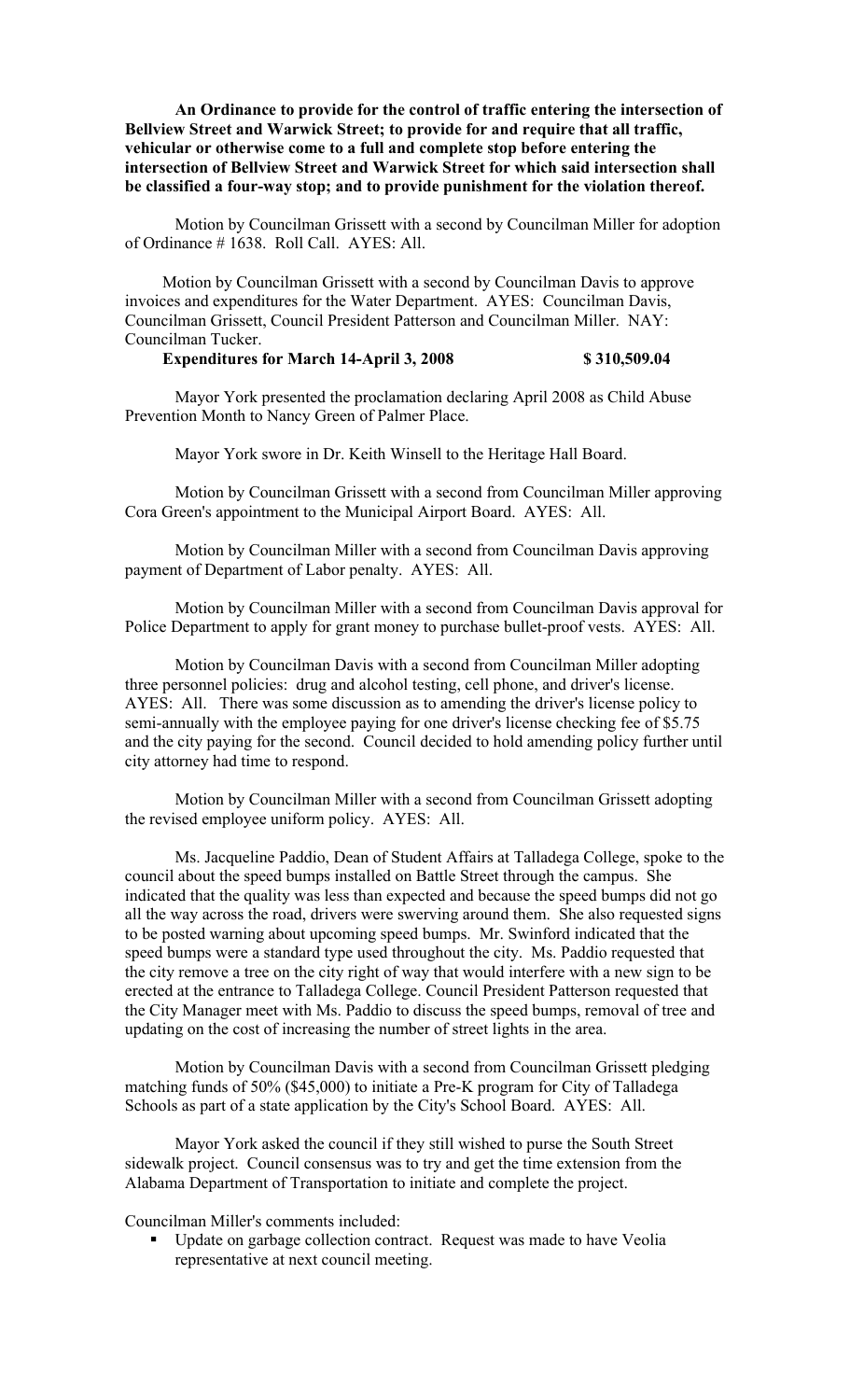- Could the city finances be audited since there have been some significant personnel change-overs. Teri St. James indicated that the final audit for 2007 was almost complete. Council President Patterson asked the manager to ask the auditor about feasibility of auditing the partial year of FY 2008-09.
- Stressed an adherence to safety standards for all employees.
- Starting clean-up of Veterans' Park in preparation for Sunshine Saturday on May 3rd.

Councilman Tucker's comments included:

- Also voiced concerns with the garbage collection contract and service.
- Requested increase police patrols in Knoxville area.

Councilman Grissett's comments included:

- **Meeting with Mr. Swinford, Chief Watson and Dr. Horton, School** Superintendent, about the signal light at the intersection of Elm Street and South Street. It was agreed that the signal light would only flash during school hours with the South Street side flashing red and the Elm Street side flashing yellow. At all other times the light will be off. Signs should be erected indicating stopping on South Street during school hours. There was also discussion concerning the traffic flow problems at the high school and Houston Elementary. Current solution is to install flashing pedestal lights at the exits.
- Water Department indicated that even with the recent 18" of rain, conservation was still needed. James Brasher, Water Department Head, requested that the City consider going on every other day type restrictions to continue to conserve water. Jefferson County is also still on water restrictions though other counties may have lifted theirs.
- Leak on Westwood Circle is a private line that is leaking. Some council discussion on whether in the case of a private line the owner would be given a certain number of days to repair the leak or water may be cut off.
- R.K. Allen Oil Co. is locating their distribution center behind Precision Strip on Highway 21. James Brasher, Water Department Head, requests council approval to run an 8" line 2500 ft into the industrial park area (Smelley property). The estimated cost is \$18,000 with R.K. Allen agreeing to pay  $\frac{1}{4}$  of the cost (\$4,500) if their tap fee is waived.

Motion by Councilman Grissett with a second from Councilman Davis to run the 8" water line into the industrial park area on Highway 21 at an estimated cost of \$18,000. AYES: All.

Motion by Councilman Grissett with a second from Councilman Davis to run about 400 ft of sewer line to serve the east side of Coffee Street from Johnson Ave. to Norman C. Wood to accommodate the Walgreens on the corner of Battle St. and Johnson Ave. AYES: All.

Councilman Davis comments included:

- Meeting to be held at the courthouse of the Downtown Revitalization Task Force on April 15 at 5:00 p.m. Pat Greene has been asked to head up the Task Force and Mary Shell of the East Alabama Planning and Development Commission will be making a presentation.
- April 16th at 5:00 p.m. there will be a council work session with Mr. Jim Mercer of Mercer Group concerning the interview process for the City Manager position.
- Actual interviews will be held at the Armstrong-Osborne Public Library on April 18th and 19th (Friday and Saturday).
- Reception at Heritage Hall on Friday night at  $5:00$  p.m. and is open to the public.
- Initial background checks have been completed on the candidates and are looking good.

Council President Patterson informed the council that he had received notice of a lawsuit filed against the City by United Community Developers, Inc. (Mr. Johnny Lawler) concerning upkeep of the Westview Cemetery from 1980 to 1999. Council President Patterson provided some background information on the topic: Mayor Larry Barton had deeded Westview Cemetery to the United Community Developers Inc. in